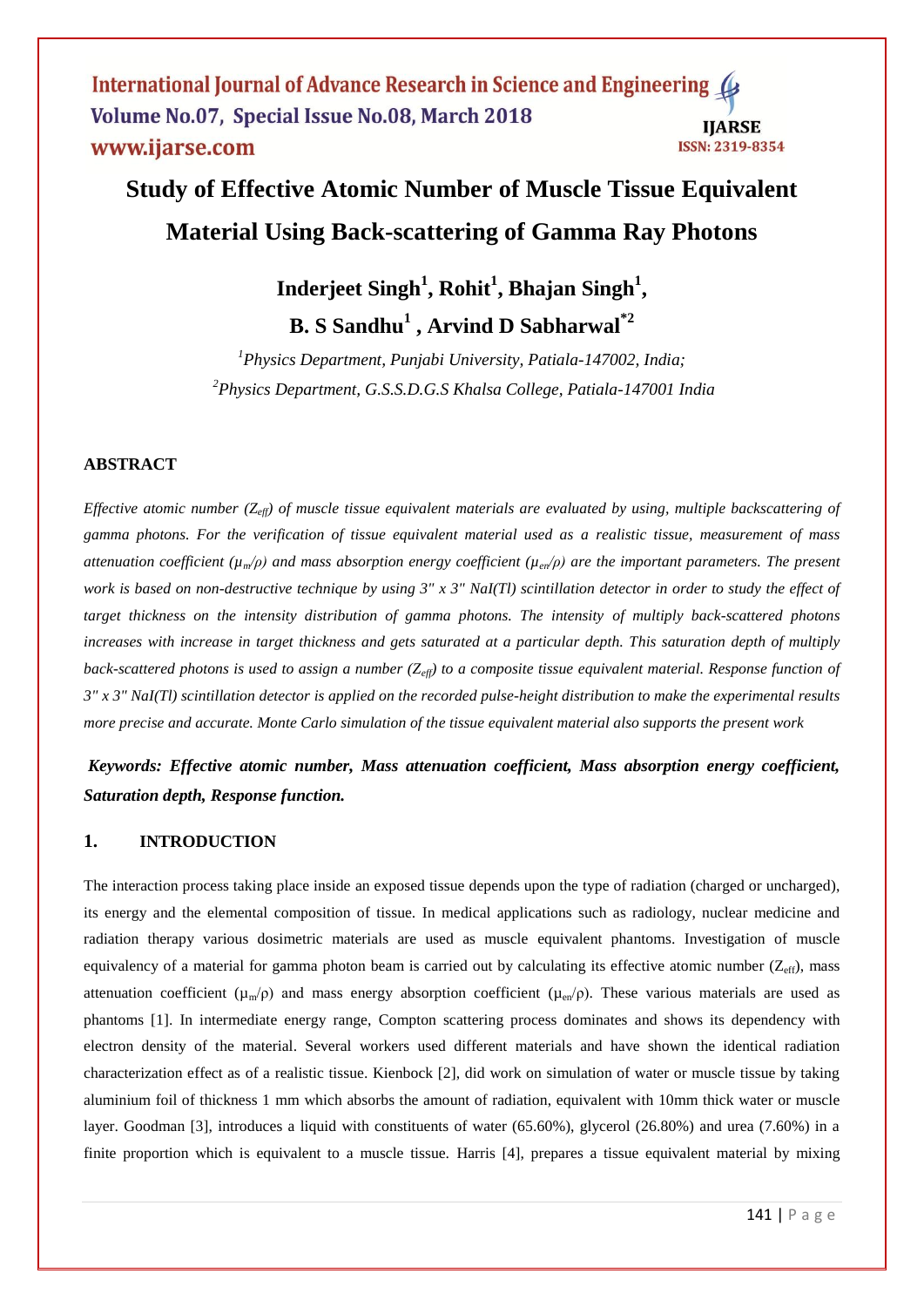#### International Journal of Advance Research in Science and Engineering Volume No.07, Special Issue No.08, March 2018 **IJARSE** www.ijarse.com **ISSN: 2319-8354**

paraffin wax with silicon dioxide in definite proportion, and observes the same attenuation properties as a realistic muscle tissue.

The aim of this report is to investigate the muscle tissue equivalence of materials by evaluation of various radiation characterization parameters such as  $Z_{\text{eff}}$ ,  $\mu_{\text{m}}/\rho$  and  $\mu_{\text{en}}/\rho$ . A non-destructive multiple back-scattering technique (MBST) is used to determine the effective atomic number of the muscle substitute using gamma photons of 662 keV  $(^{137}Cs)$ . Response function of 3" x 3" NaI(Tl) scintillation detector is applied on the recorded pulse-height distribution to make the experimental results to be precise and accurate. Monte Carlo simulation of the tissue equivalent material also supports the present work.

#### **2. Materials and Methods:**

#### **2.1 Muscle substitute:**

The muscle equivalent materials which are presented in this work includes water, Goodman liquid and Harris wax.

#### **2.2 Method of Computation:**

# **2.2.1 Total mass attenuation coefficient**  $(\mu_m/\rho)$  **and mass energy absorption coefficient**  $(\mu_{en}/\rho)$ **calculations**

For photons,  $\mu_{m}/\rho$  and  $\mu_{en}/\rho$  data have been calculated for all the tissue substitute and tissue being simulated using mixture rule and the elemental cross-section values generated from WinXCOM [5], by using the relation

$$
\frac{\mu_m}{\rho} = \sum_i \omega_i \left( \frac{\mu_i}{\rho} \right)_i
$$

(1)

Where  $\omega_i$  is weight fraction and  $(\mu_i/\rho)_i$  is mass attenuation coefficient of i<sup>th</sup> element of the chosen tissue equivalent material. The total mass energy absorption coefficient ( $\mu_{en}/\rho$ ) is determined by using the relation,

$$
\frac{\mu_{en}}{\rho} = \frac{\sigma_{m,en} N_A}{M}
$$
 (2)

where  $\sigma_{m,en}$  is the total molecular absorption cross-section, N<sub>A</sub> is Avogadro number and M is the molar weight of tissue equivalent material.

#### **2.3 Experimental Methods:**

#### **2.3.1 Effective Atomic Number (Zeff) By MBST:**

In this experiment, 3"x 3" NaI(Tl) scintillation detector detects the gamma radiation coming from the 662 keV source of  $137Cs$ , and resulting pulse-height distribution is recorded on a PC-based MCA which is a standard data acquisition and control package. Detail knowledge of experimental set- up and method of measurements are explained in our previous work [6]. In this report, two types of set of targets are used, in the first set mono-element targets (range  $6 \le Z \le 50$ ) could serves for calibration purpose, in terms of multiply back-scattered events, in order to determine the  $Z_{\text{eff}}$  of the second set of the targets i.e. muscle substitute.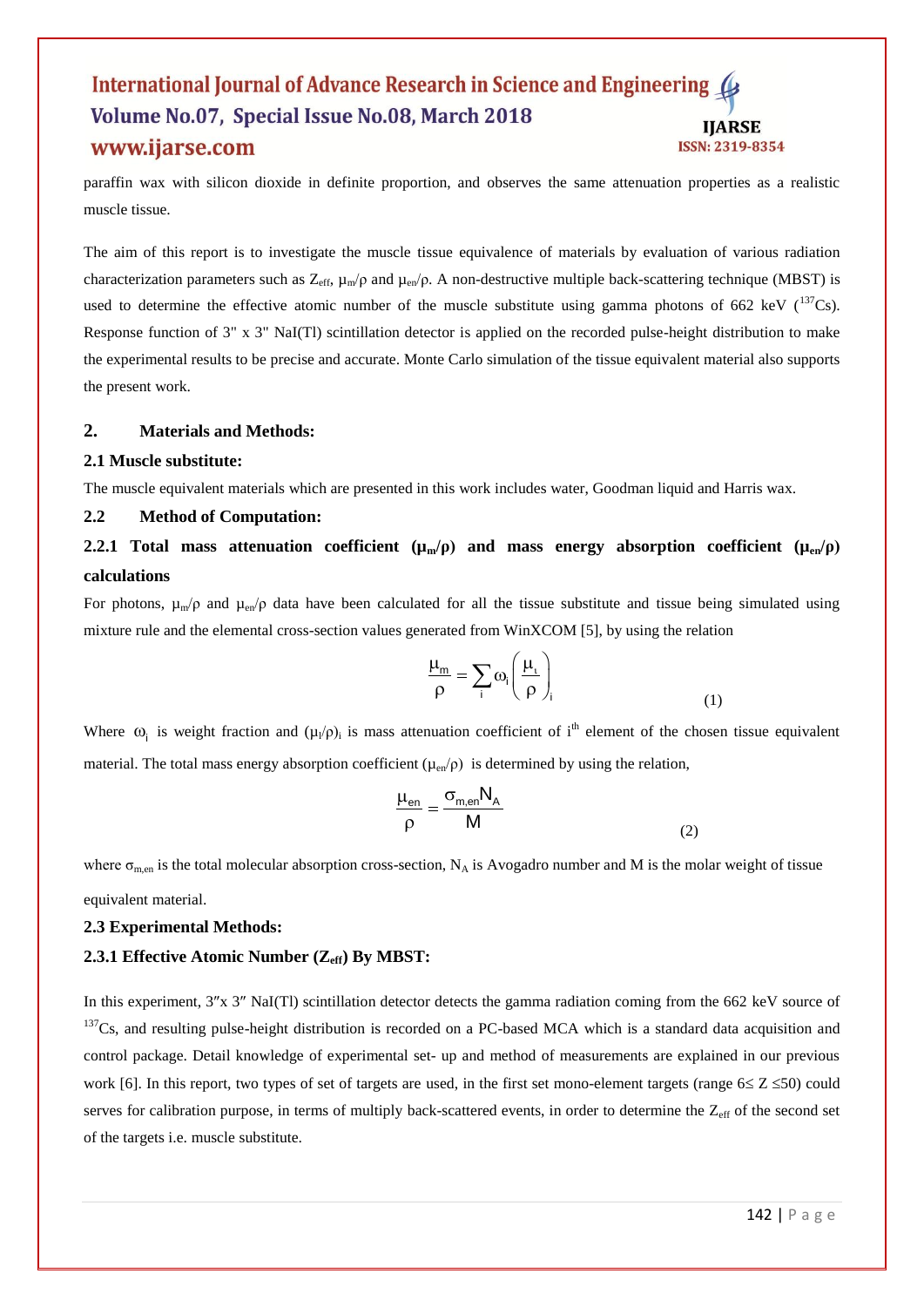#### International Journal of Advance Research in Science and Engineering ( Volume No.07, Special Issue No.08, March 2018 **IJARSE** www.ijarse.com **ISSN: 2319-8354**

When gamma photon beam of energy 662 keV interacts with tissue substitute under investigation and these interacted gamma photons are detected by the detector placed at  $180^\circ$  with the incoming beam. In order to find out the contribution of back-scattered gamma photons, record the pulse-height distribution with sample and without sample for each thickness for the same time as shown in fig- 1(a). Then subtract the recorded pulse-height distribution with and without sample, and resulting events are the true back-scattered events and these recorded events are registered under backscattering peak in the lower energy range [Fig-1(b), curve-a]. Response function of  $3''x$   $3''$  NaI(Tl) scintillation detector when applied on the back-scattered peak, extracts the partially absorbed photons of lower energy range which are actually part of backscattered peak and add them into it [fig-1(b), curve-b]. Response function application serves as correction to the backscattering peak and boosts the counts under back-scattered peak as shown in fig- 2(b), resulting an increase in quantity of photons and hence quality of data.



**Figure 1: (a) Recorded pulse-height distribution with and without water target for time duration of 15ks, (b) Experimentally observed pulse height distribution, (curve-a) obtained after subtracting background events (unrelated to target). Normalized analytically reconstructed singly scattered full energy peak (curve-c) and resulting calculated histogram (curve-b) of N(E) converting pulse-height distribution to a photon spectrum, (c) comparison of Experimental result with Monte Carlo simulation for water, (d) observed variation of natural logarithm with atomic number**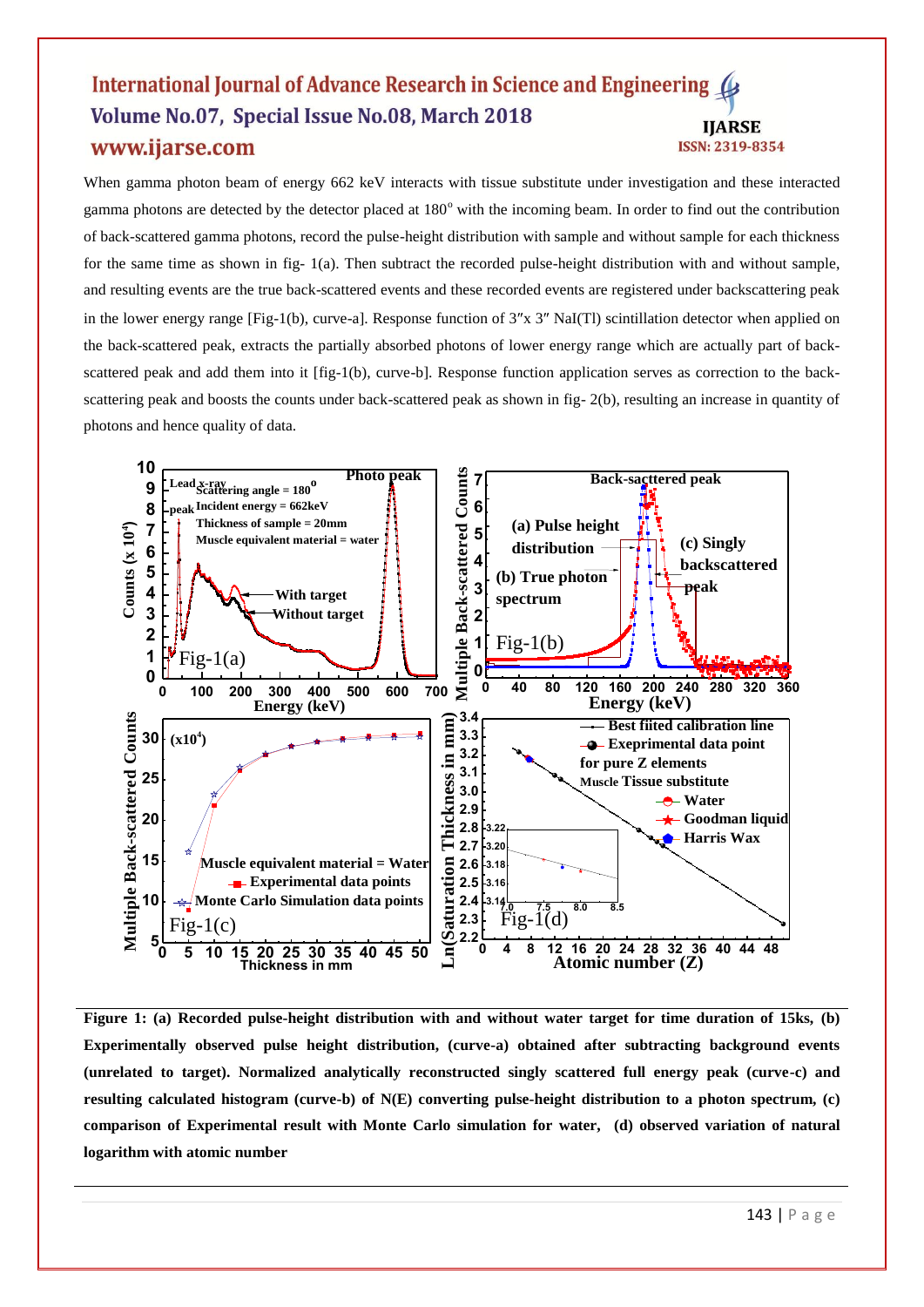#### International Journal of Advance Research in Science and Engineering ( Volume No.07, Special Issue No.08, March 2018 **IJARSE** www.ijarse.com **ISSN: 2319-8354**

## **3. Results and Discussions:**

In the multiple back-scattering experiment, fig-1(a) shows the recorded pulse height distribution with and without the tissue equivalent material at 662 keV. Without tissue equivalent material spectrum is taken as background (noise). These two pulse height distribution i.e. with and without tissue equivalent material are subtracted to extract the back-scattered gamma photons (back-scattered counts) with tissue substitute only as shown in fig-1(b). We observe that on increasing the thickness of tissue equivalent material, the intensity of back-scattered counts under the back-scattered peak are increases. But at a particular thickness, the multiply back-scattered gamma photons are getting saturated [solid square data points of fig-1(c)] and the values of saturation depth have good agreement with the Monte Carlo simulation calculation (solid star data points). This saturation thickness is used to assign a number to the tissue equivalent material which is named as effective atomic number of that tissue equivalent material. To start with, one has to experimentally calculate the value of saturation thickness for pure element ranging from  $6 \le Z \le 50$ . The value of saturation thickness of pure element serves as reference line for the calculation of effective atomic number of tissue equivalent material as shown in fig-1(d). In table-1, the value of saturation depth are mentioned in column  $3<sup>rd</sup>$ , the experimentally calculated value of effective atomic number are mentioned in column  $4<sup>th</sup>$  which have good agreement with the theoretical value of effective atomic number calculated by the empirical formula given by Murty [7].



**Figure 2:(a) Calculated values of total mass attenuation coefficient for tissue and their equivalent material in the energy range from 60 keV to 1120 keV, (b) Ratios between calculated mass attenuation coefficient for tissue equivalent material and the corresponding calculated values for muscle tissue, (c) Calculated values of total mass energy absorption coefficient for tissue and their equivalent material in the energy range from 60 keV to 1120 keV, (d) Ratios between calculated mass energy absorption coefficient for tissue equivalent material and the corresponding calculated values for muscle tissue.**